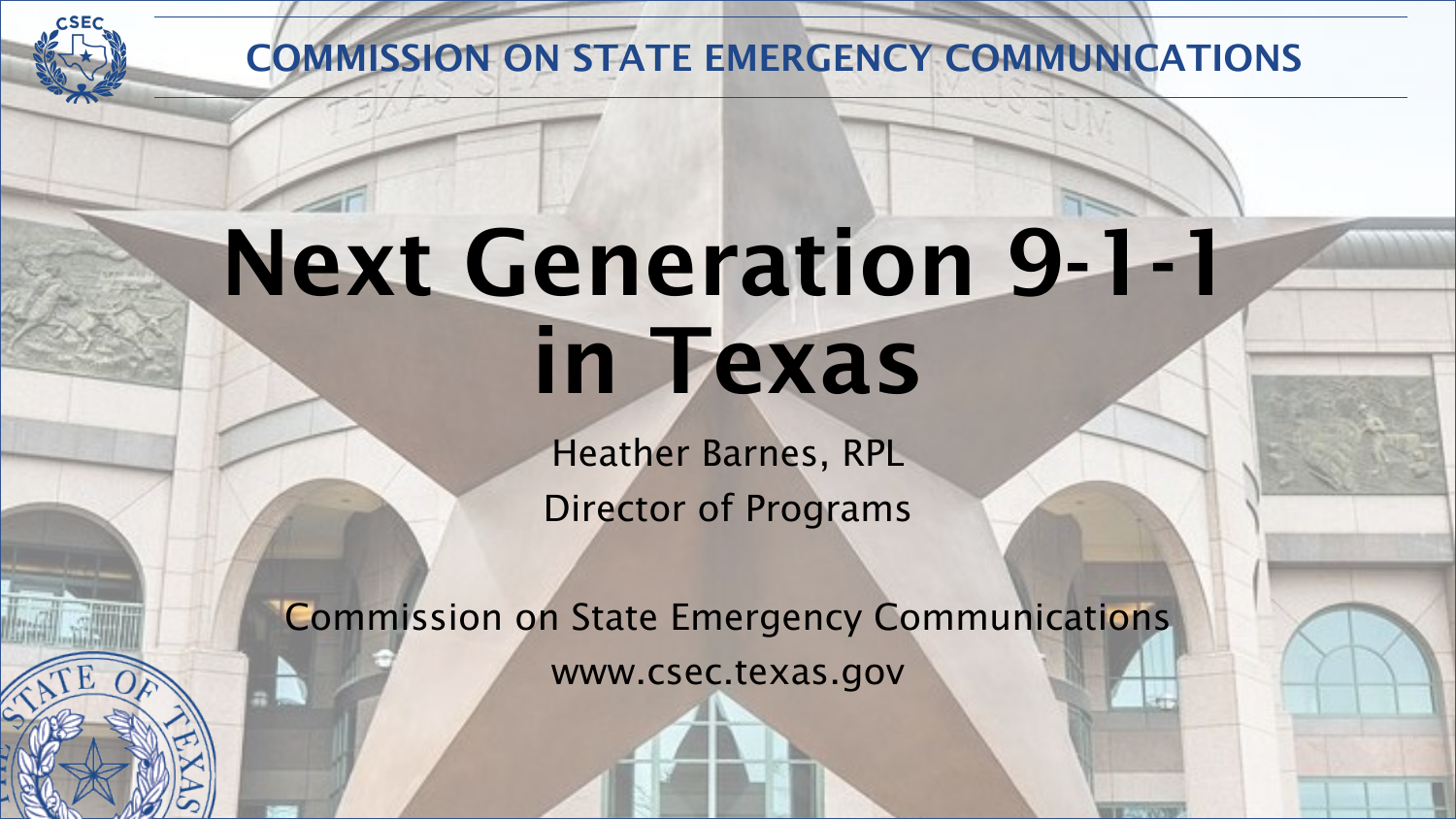

#### About the Commission

The mission of the Commission on State Emergency Communications is to preserve and enhance public safety and health in Texas through reliable access to emergency communications services.

- Nine Commissioners appointed by the Governor, Lieutenant Governor and the Speaker of the House to represent City and County Governments, Emergency Communications Districts, Regional Planning Commissions, and the general public.
- Three Commissioners are ex-officio members named in statute.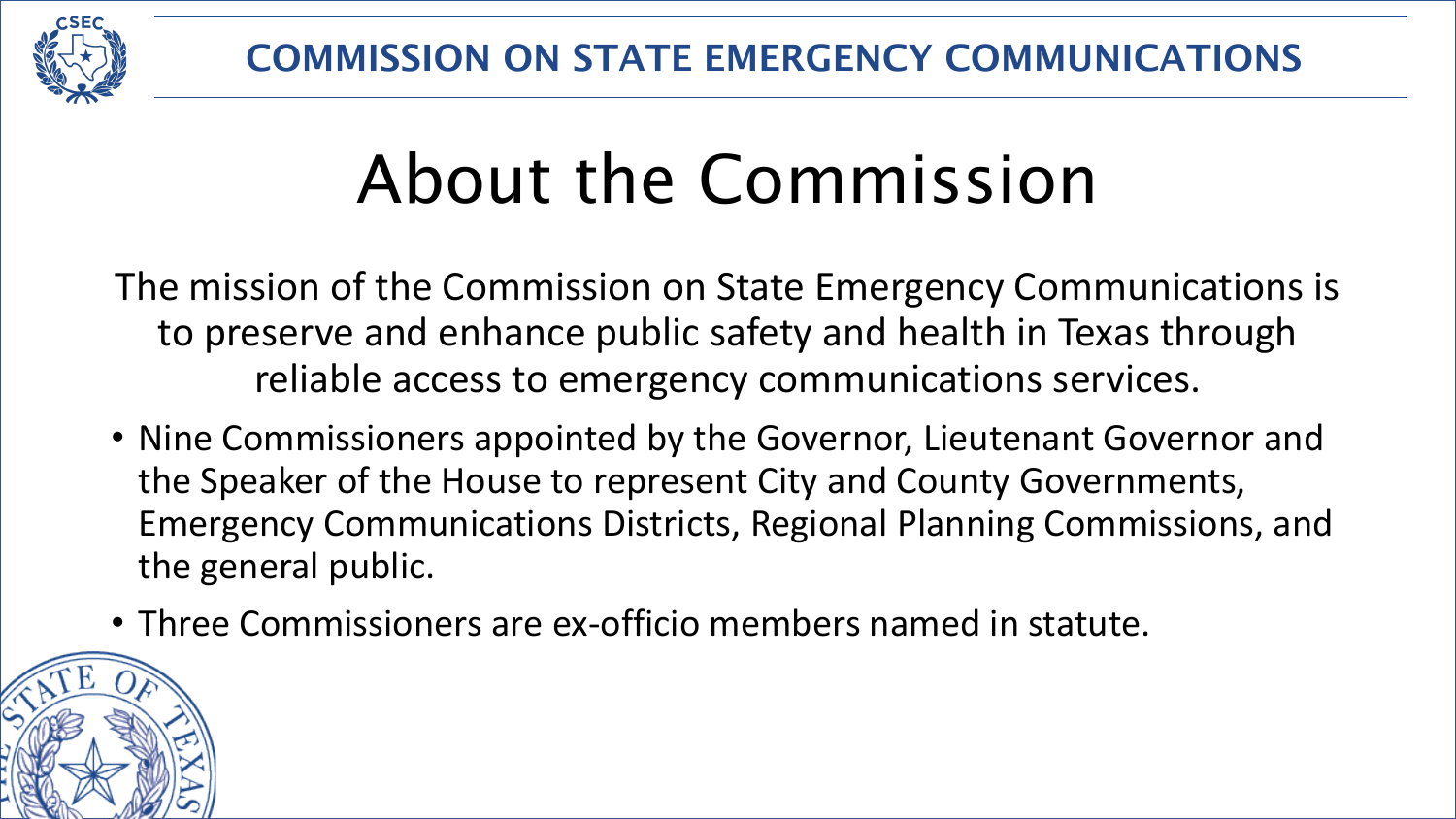

#### COMMISSION ON STATE EMERGENCY COMMUNICATIONS



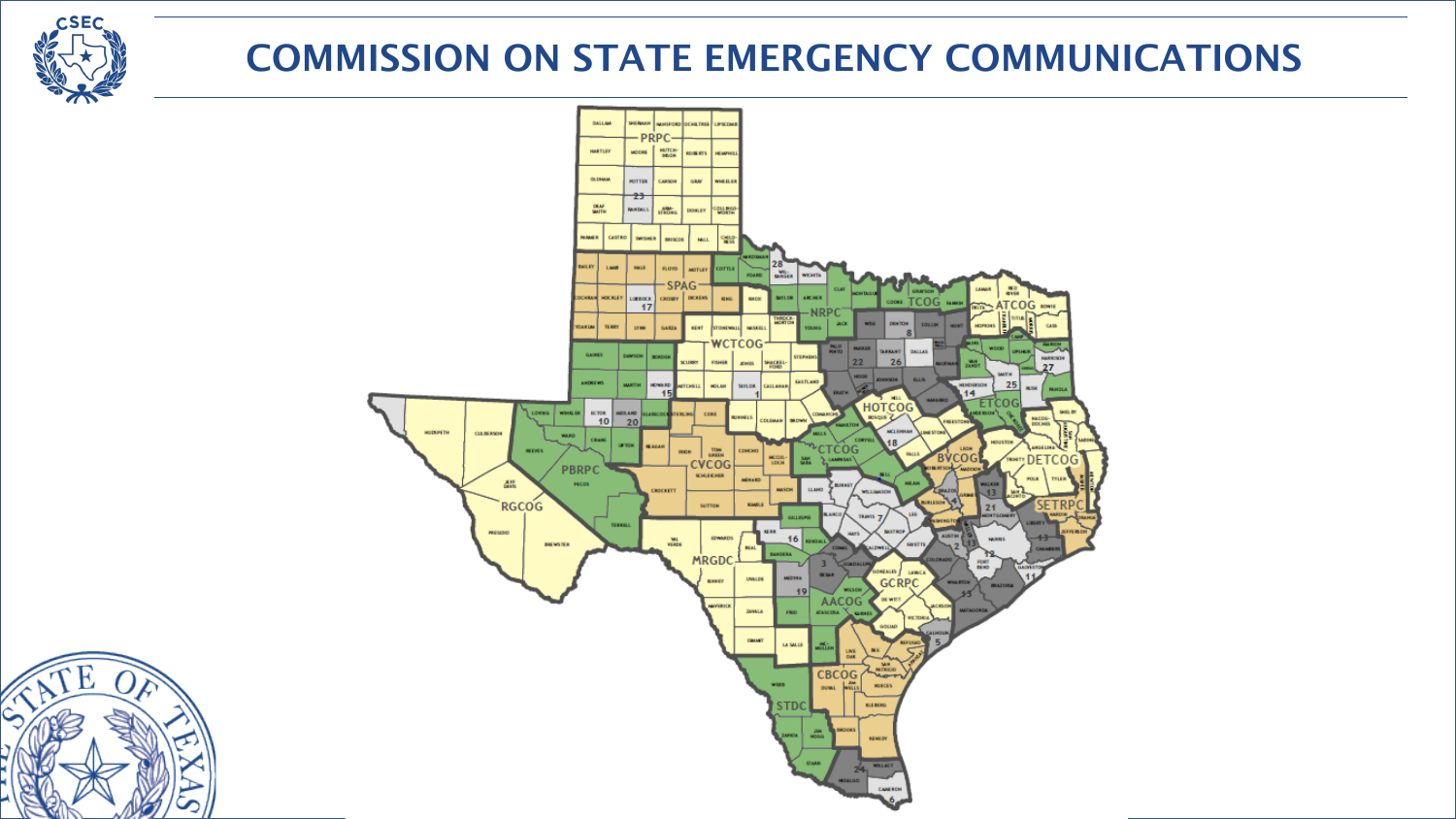

#### NG9-1-1 in Texas

The Texas NG9-1-1 System will be comprised of interconnected and interoperable NG9-1-1 systems of local, regional, and other emergency services networks. As a "system-ofsystems" and "network-of-networks," the Texas NG9-1-1 System will provide 9-1-1 Entities the choice to connect their PSAPs directly to emergency services networks and utilize NG9- 1-1 Core Services (NGCS) provisioned by NG9-1-1 systems deployed by CSEC, the Regional Planning Commissions (RPCs), the Emergency Communications Districts (ECDs) and collaborating 9-1-1 Entities at the local and regional level in Texas. These interconnected NG9-1-1 systems will serve as multiple input points for all 9-1-1 calls in the State of Texas.

More information and detail may be found in the Commission's Strategic Plan for Statewide 9-1-1 Service and Next Generation 9-1-1 Master Plan on our website.

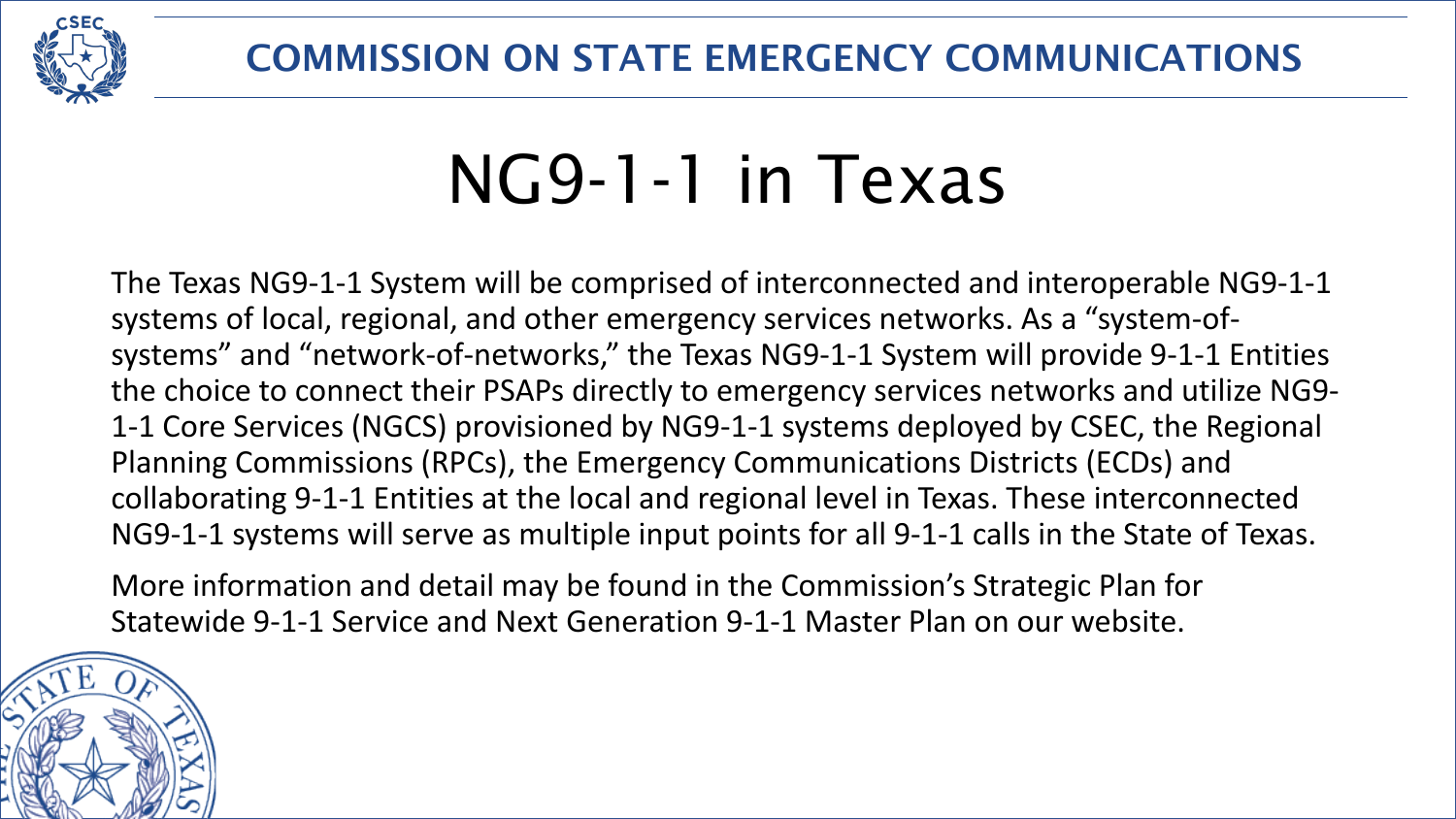

#### HB 2911

- Passed by the 87<sup>th</sup> Legislature during the regular session
- Sets a target date of September 1, 2025, for all 9-1-1 entities in Texas to have NG9-1-1
- Establishes a Next Generation 9-1-1 Service Fund, sitting outside of general revenue

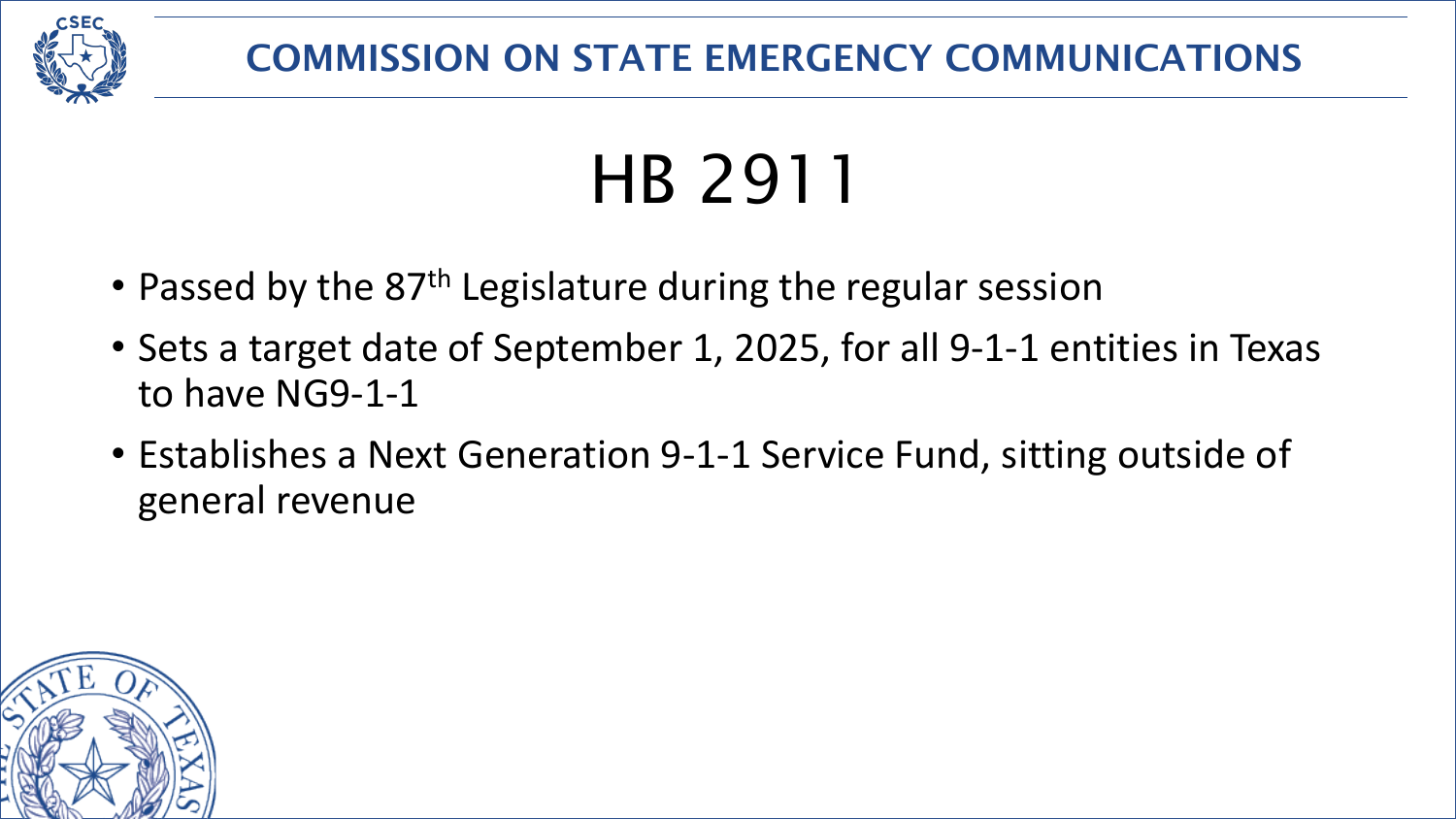

## SB 8

- Passed by the 87th Legislature during the 3rd Special Session
- Funds the Next Generation 9-1-1 Service Fund, sitting outside of the general revenue account with \$150,000,000
- Funded by American Rescue Plan Act (ARPA) appropriated to the state by the federal government

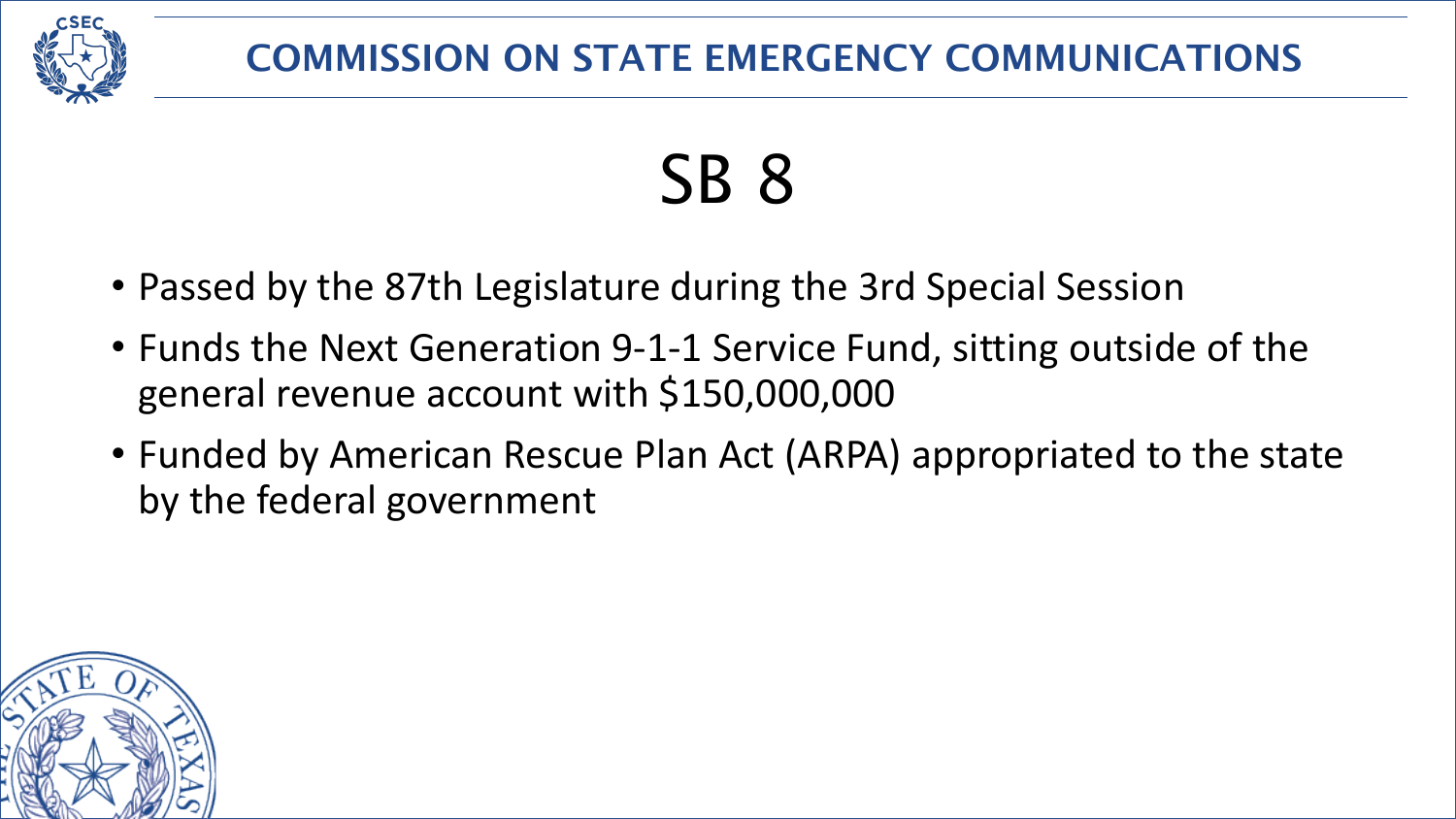

**2005 - 2020**

- Planning
- GIS / mapping accuracy
- Test lab
- Regional infrastructure networks installed to connect PSAPs
- Equipment upgrades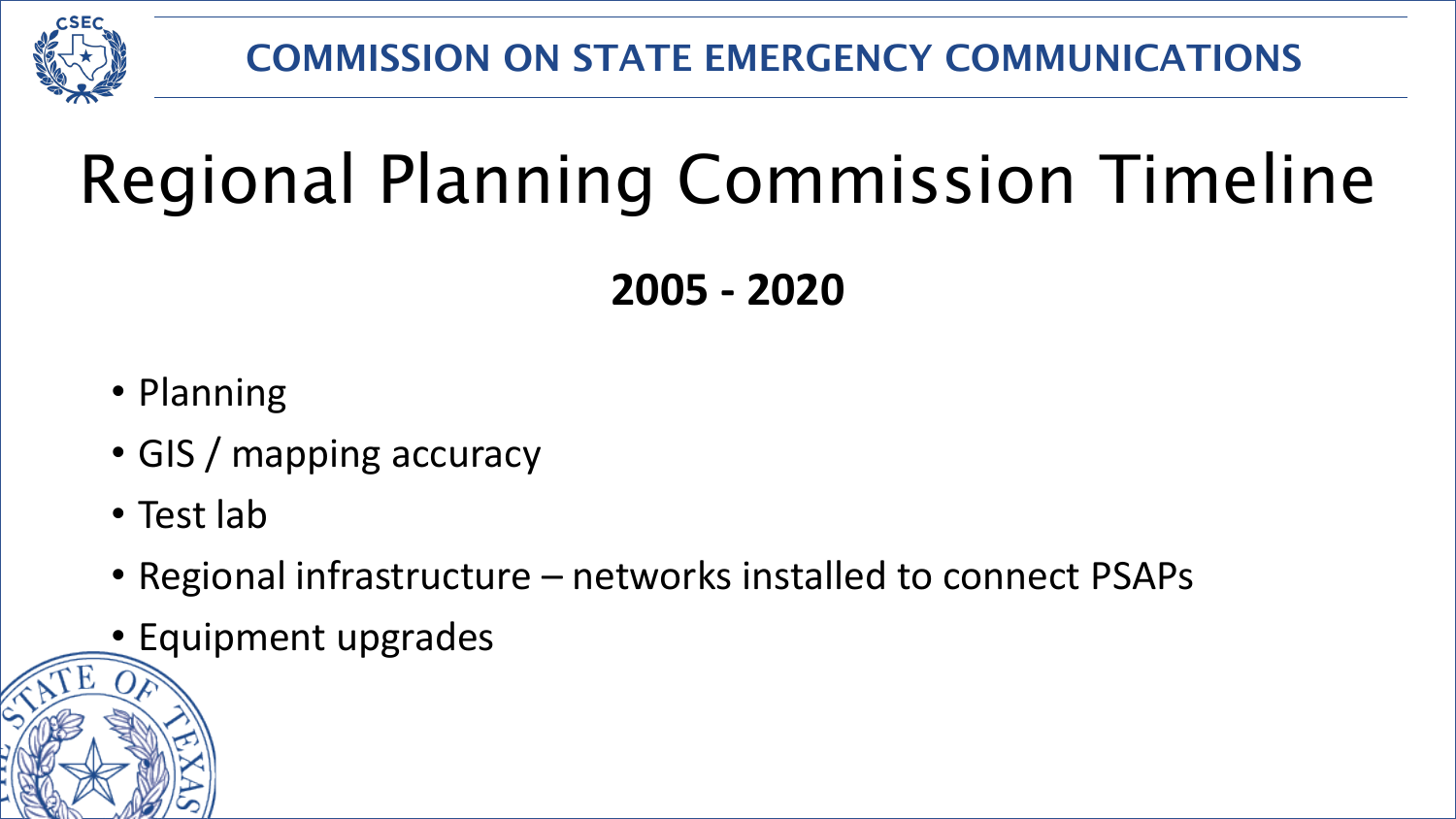

- **2020**
- July 2020 Nortex Regional Planning Commission
- September 2020 Deep East Texas Council of Governments
- December 2020 South East Texas Regional Planning Commission

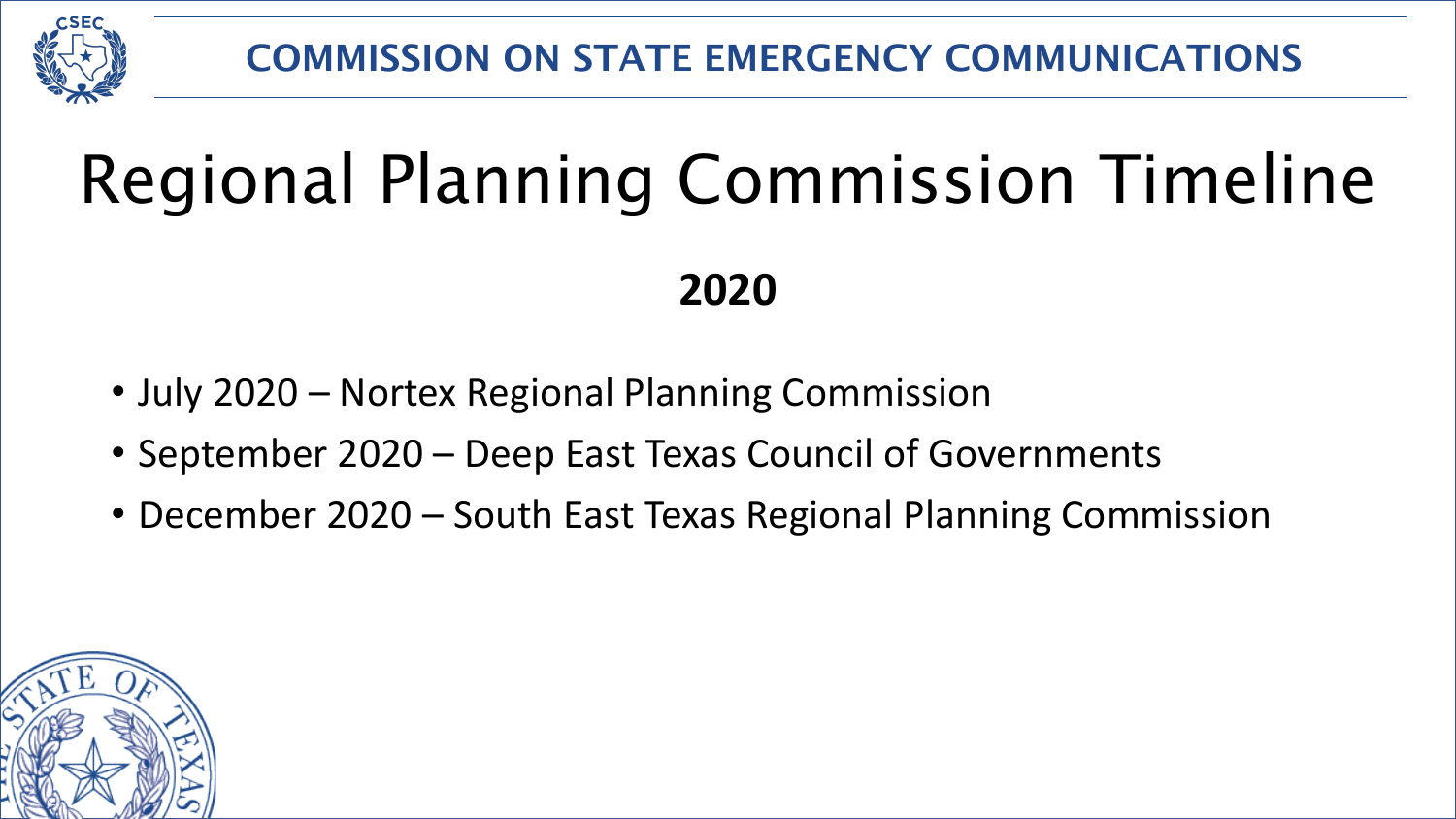

**2021**

- March 2021 Permian Basin Regional Planning Commission
- April 2021 Panhandle Region Planning Commission
- June 2021 Concho Valley Council of Governments
- July 2021 West Central Texas Council of Governments
- August 2021 South Plains Association of Governments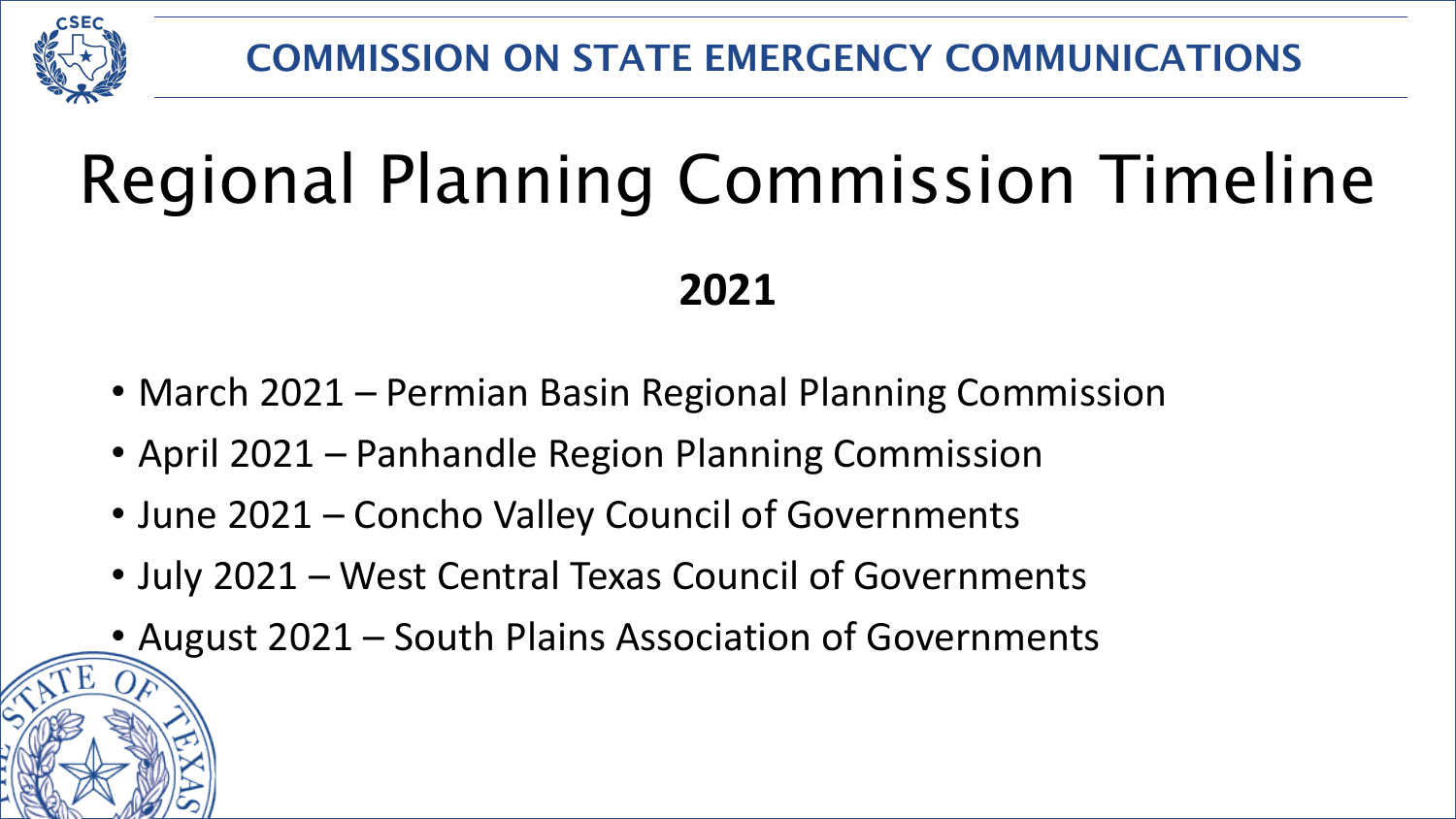

- September 2021 Alamo Area Council of Governments
	- Brazos Valley Council of Governments
	- Central Texas Council of Governments
	- Golden Crescent Regional Planning Commission
	- Heart of Texas Council of Governments
- October 2021 Ark-Tex Council of Governments

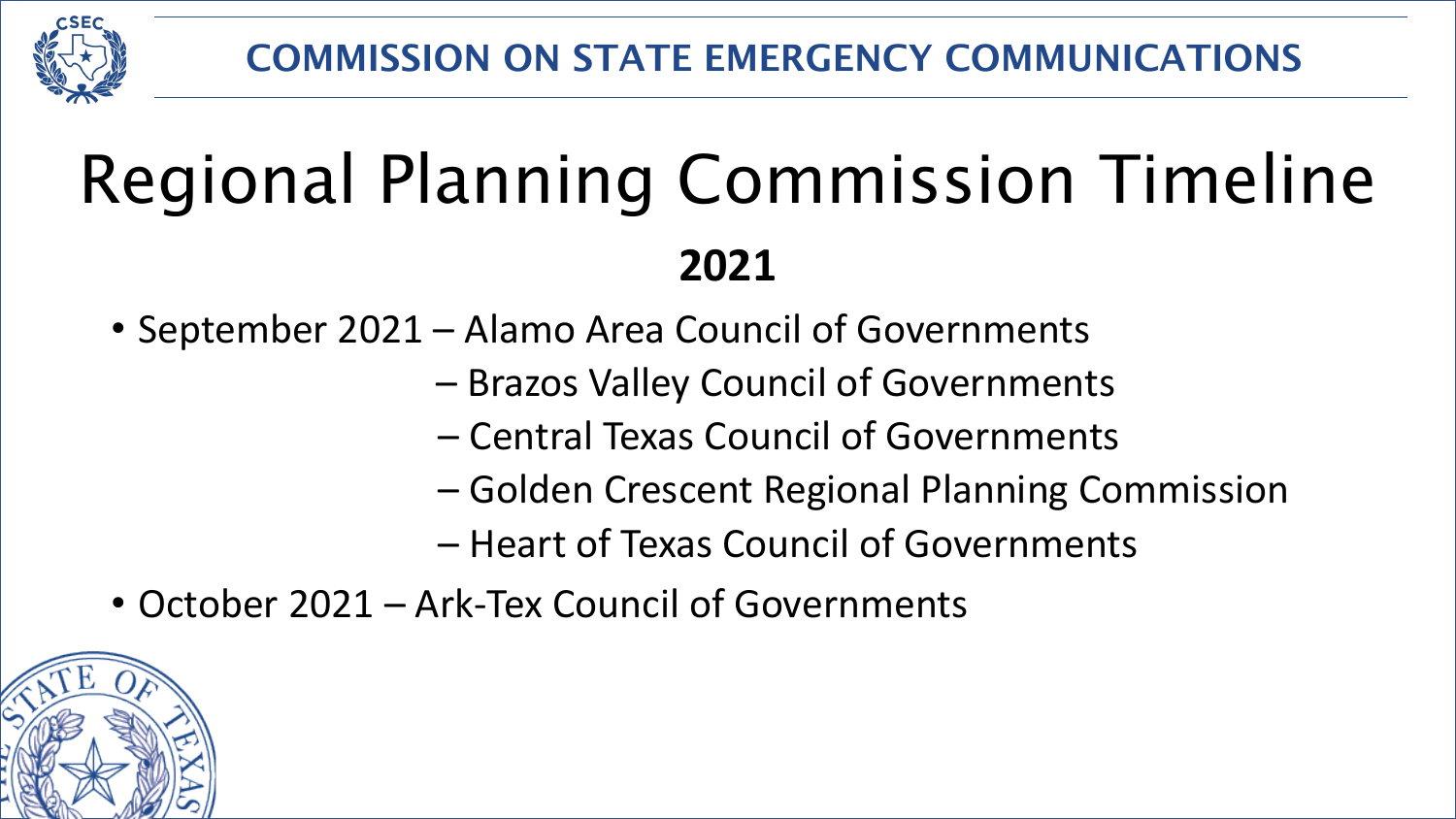

**2021 (Tentative)**

- November 2021 Middle Rio Grande Development Council
- December 2021 South Texas Development Council
- December 2021 Rio Grande Council of Governments

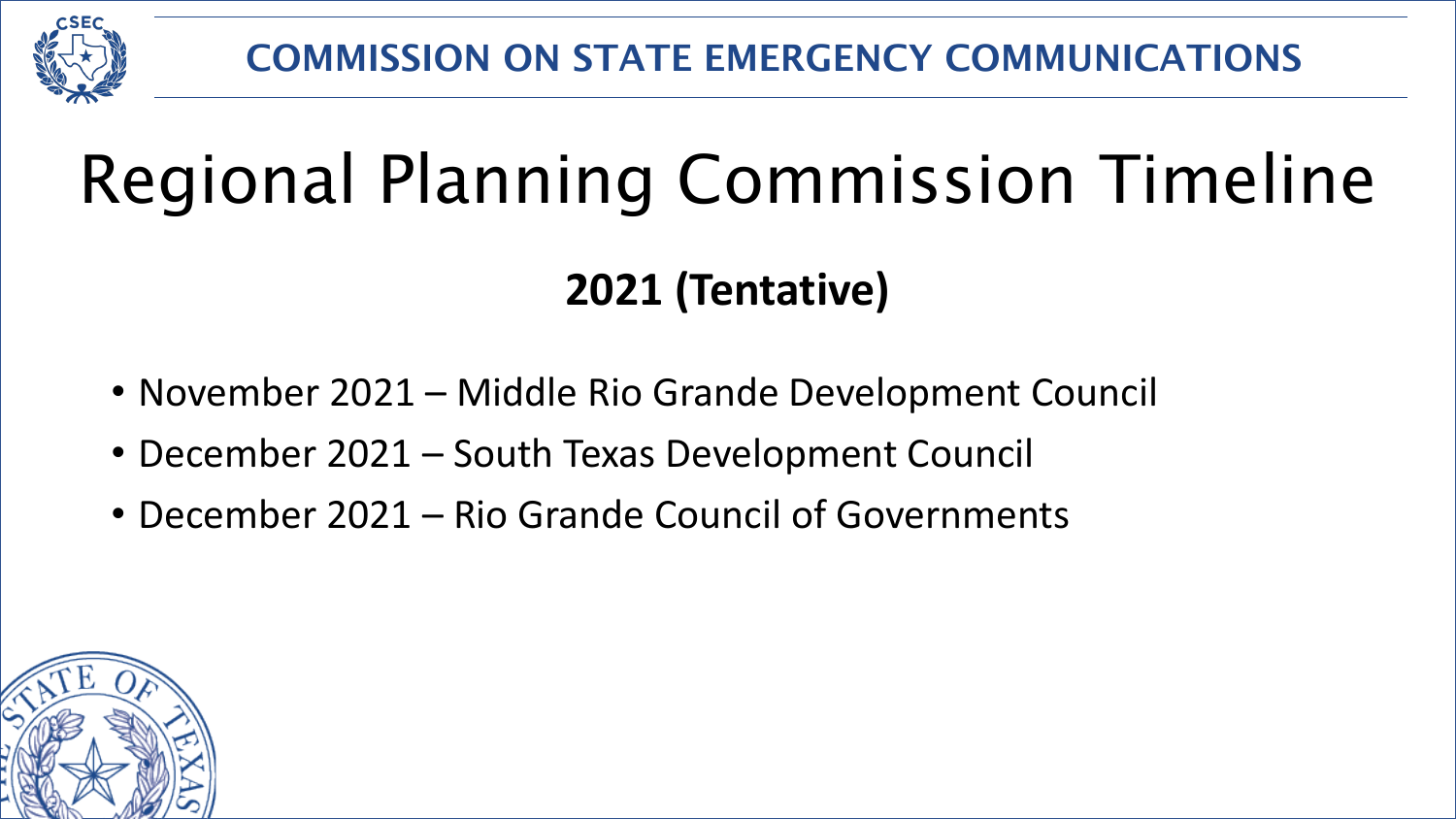

**2022 (Tentative)**

- January 2022 Texoma Council of Governments
- February 2022 Coastal Bend Council of Governments
- March 2022 East Texas Council of Governments

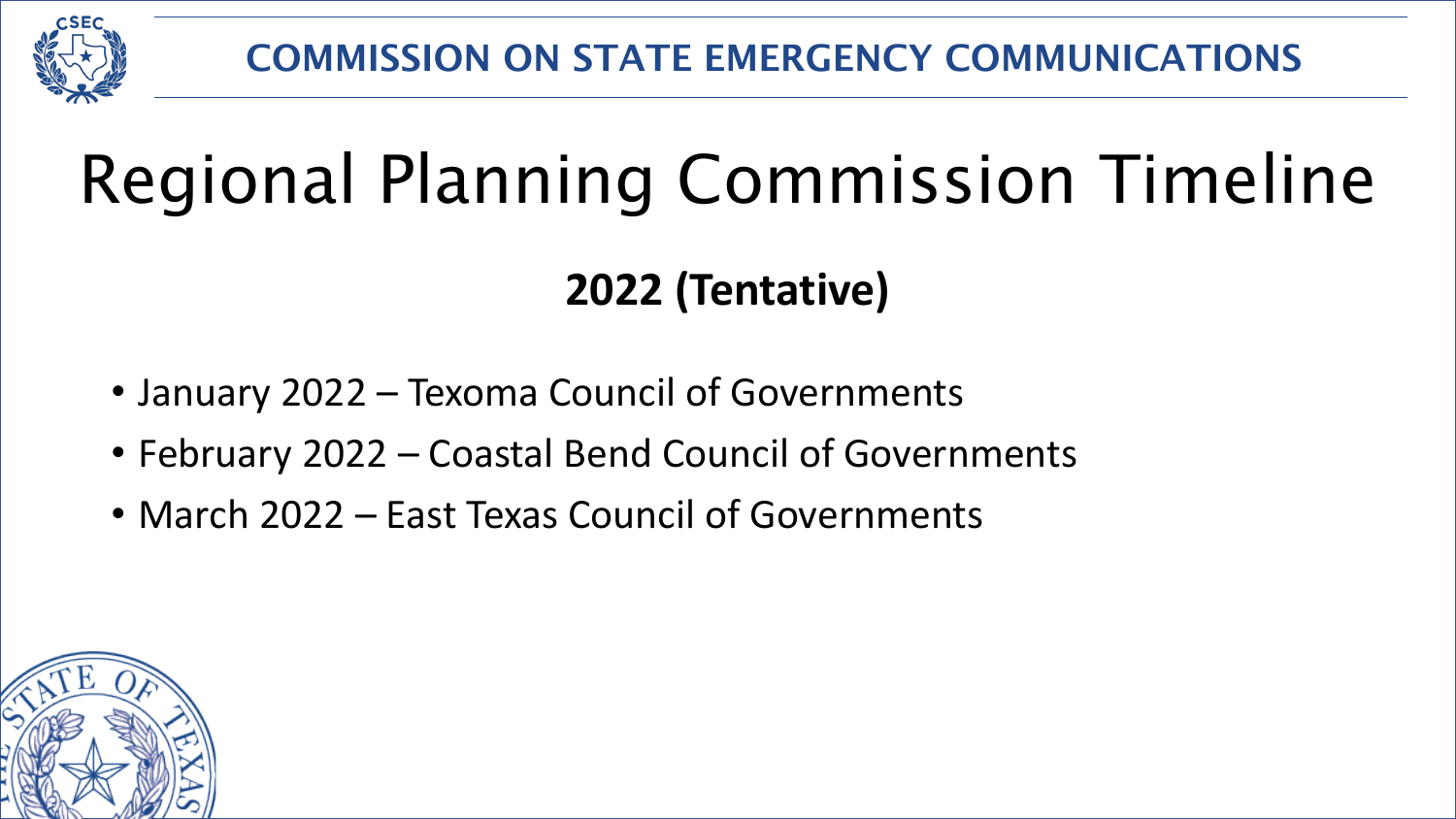

#### Decommissioning Selective Routers

#### **2022 and Beyond**

- Selective Routers are switches owned, operated, and maintained by the public telephone companies to route telephone traffic, including 9-1-1 calls.
- It consists of aging and obsolete infrastructure that is expensive to maintain

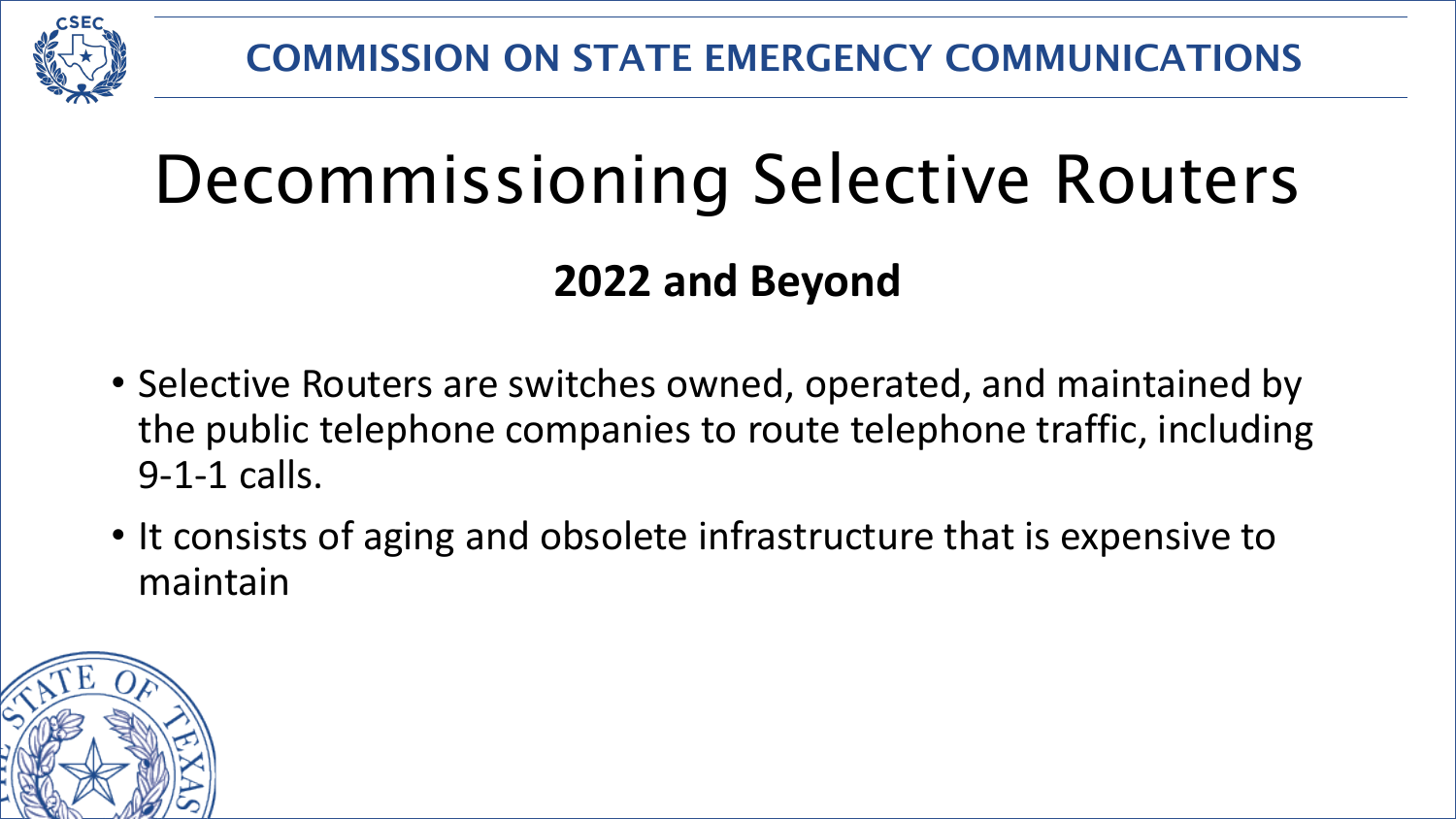

#### Decommissioning Selective Routers

#### **Winter Storm Uri's Impact on 9-1-1 in Texas**

During Winter Storm Uri, a selective router failed due to power issues, bringing down 9-1-1 access for more than 243,000 people in 20 counties for almost two days.